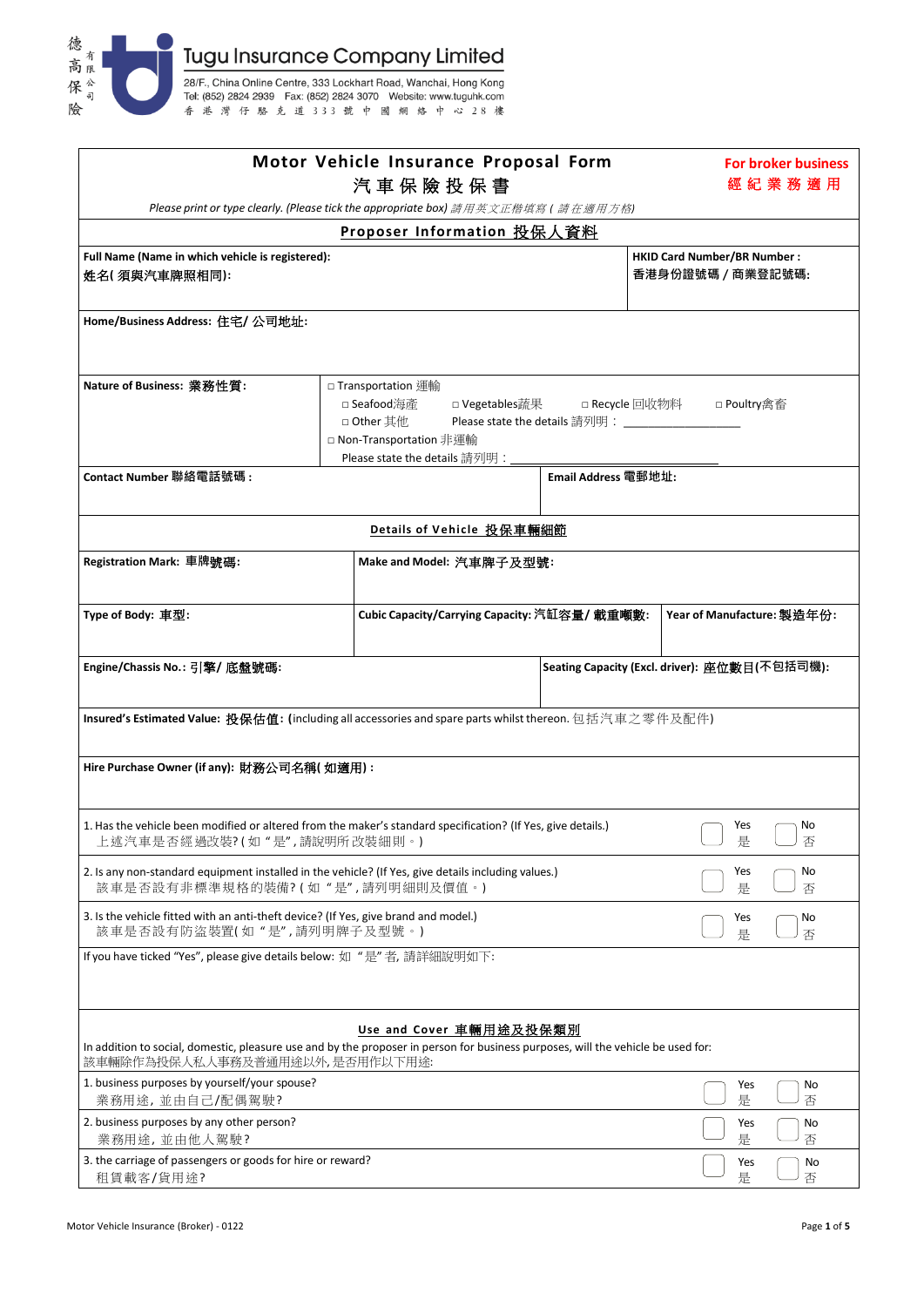

| 4. driving instruction purposes?<br>教授駕駛用途?                                                                                                                                                                                          |                                 |           |                                                                |                                                         |                                      | Yes<br>是                            | No<br>否                                      |  |  |  |
|--------------------------------------------------------------------------------------------------------------------------------------------------------------------------------------------------------------------------------------|---------------------------------|-----------|----------------------------------------------------------------|---------------------------------------------------------|--------------------------------------|-------------------------------------|----------------------------------------------|--|--|--|
| 5. any purpose in connection with the motor trade?<br>與銷售車輛有關用途?                                                                                                                                                                     |                                 |           |                                                                |                                                         |                                      | Yes<br>是                            | No<br>否                                      |  |  |  |
| 6. carriage of goods of explosive, inflammable or volatile nature?                                                                                                                                                                   |                                 |           | Yes                                                            | No                                                      |                                      |                                     |                                              |  |  |  |
| 裝載易燃,爆炸或危險物品?                                                                                                                                                                                                                        |                                 |           |                                                                | 是                                                       | 否                                    |                                     |                                              |  |  |  |
|                                                                                                                                                                                                                                      |                                 |           | Cover Required 投保類別                                            |                                                         |                                      |                                     |                                              |  |  |  |
| Private Car 私家車                                                                                                                                                                                                                      |                                 |           |                                                                |                                                         |                                      |                                     |                                              |  |  |  |
| Comprehensive Cover 綜合保障<br>Third Party Liability Cover 第三者責任保障                                                                                                                                                                      |                                 |           |                                                                |                                                         |                                      |                                     |                                              |  |  |  |
| Commercial Vehicle 商用車輛                                                                                                                                                                                                              |                                 |           |                                                                |                                                         |                                      |                                     |                                              |  |  |  |
| Comprehensive Cover 綜合保障                                                                                                                                                                                                             |                                 |           |                                                                |                                                         |                                      | Third Party Liability Cover 第三者責任保障 |                                              |  |  |  |
| Own Damage only (Excluding Third Party Legal Liability) 車身保險(不包括第三者責任保障)                                                                                                                                                             |                                 |           |                                                                |                                                         |                                      |                                     |                                              |  |  |  |
|                                                                                                                                                                                                                                      |                                 |           | Extension 額外保障                                                 |                                                         |                                      |                                     |                                              |  |  |  |
| Plus Guangdong Own Damage Cover 附加廣東省內之車<br>身損毀保障 *                                                                                                                                                                                  |                                 |           | Extend Length 增加長度 *<br>Extend Width 增加濶度 *                    | Working Risks Extension 操作額外保障<br>Limit 限額: \$750,000 * |                                      |                                     |                                              |  |  |  |
| Plus Macau Own Damage Cover 附加澳門之車身損毀保<br>障*                                                                                                                                                                                         |                                 |           | Extend Excess Load 增加重量*                                       |                                                         |                                      |                                     | Limit 限額: \$1,000,000 *                      |  |  |  |
| *Addition Premium will be charged 將收取額外保費                                                                                                                                                                                            |                                 |           |                                                                |                                                         |                                      |                                     |                                              |  |  |  |
| Period of Insurance: 保險期限: From 由                                                                                                                                                                                                    |                                 |           | To至                                                            |                                                         |                                      |                                     |                                              |  |  |  |
| **Cover will not operate until a cover note or certificate of insurance has been issued. 保險須於臨時保單或保險証明書發出後始生效。                                                                                                                       |                                 |           |                                                                |                                                         |                                      |                                     |                                              |  |  |  |
|                                                                                                                                                                                                                                      |                                 |           | The Drivers 駕駛人資料                                              |                                                         |                                      |                                     |                                              |  |  |  |
| Give below details of yourself and any other persons who may drive the vehicle. The Comprehensive Policy provides cover without unnamed driver<br>excess for the first two named drivers. 請於下列詳述投保人及其他駕駛者資料,在綜合保單的兩位記名駕駛者毋須承擔不記名自付額。 |                                 |           |                                                                |                                                         |                                      |                                     |                                              |  |  |  |
| Name of<br>Driver(s)<br>駕駛人姓名                                                                                                                                                                                                        | <b>HKID Card No.</b><br>香港身份證號碼 | Age<br>年齢 | Years of driving experience in<br><b>Hong Kong</b><br>在香港的駕駛經驗 |                                                         | <b>Occupation</b><br>職業              |                                     | <b>Relationship to</b><br>Proposer<br>與投保人關係 |  |  |  |
|                                                                                                                                                                                                                                      |                                 |           |                                                                |                                                         |                                      |                                     |                                              |  |  |  |
|                                                                                                                                                                                                                                      |                                 |           |                                                                |                                                         |                                      |                                     |                                              |  |  |  |
|                                                                                                                                                                                                                                      |                                 |           |                                                                |                                                         |                                      |                                     |                                              |  |  |  |
|                                                                                                                                                                                                                                      |                                 |           |                                                                |                                                         |                                      |                                     |                                              |  |  |  |
|                                                                                                                                                                                                                                      |                                 |           |                                                                |                                                         |                                      |                                     |                                              |  |  |  |
| State whether you and/or any person who to your knowledge will drive the vehicle 請在下列說明閣下及其他駕駛者詳情                                                                                                                                    |                                 |           |                                                                |                                                         |                                      |                                     |                                              |  |  |  |
| 1. have accumulated 8 or more driving offence points or had driving licence suspended in the past 2 years?<br>過去2年內曾否在交通違例事件中已被累積8分或以上、或曾被停牌?                                                                                        |                                 |           |                                                                |                                                         |                                      |                                     | Yes<br>No<br>是<br>否                          |  |  |  |
| 2. suffer from defective vision or hearing or from any physical or mental infirmity?                                                                                                                                                 |                                 |           |                                                                |                                                         |                                      |                                     | Yes<br>No                                    |  |  |  |
| 是否患有視力或聽覺上的缺陷或身體或精神上的毛病?<br>3. have had any motor insurance refused?                                                                                                                                                                 |                                 |           |                                                                |                                                         |                                      |                                     | 是<br>否<br>Yes<br>No                          |  |  |  |
| 是否曾被拒絕投保汽車保險?                                                                                                                                                                                                                        |                                 |           |                                                                |                                                         |                                      |                                     | 是<br>否                                       |  |  |  |
| 4. have had any accident, losses or claims in the past 3 years or are there any police enquiries or prosecutions pending?<br>於過往 3 年間曾否發生意外,失竊或索償事項或現時是否被警方傳召或起訴?                                                                    |                                 |           |                                                                |                                                         |                                      |                                     | Yes<br>No<br>是<br>否                          |  |  |  |
| If you have ticked "Yes", please give details below: 如 "是"者, 請詳細說明如下:                                                                                                                                                                |                                 |           |                                                                |                                                         |                                      |                                     |                                              |  |  |  |
|                                                                                                                                                                                                                                      |                                 |           |                                                                |                                                         |                                      |                                     |                                              |  |  |  |
|                                                                                                                                                                                                                                      |                                 |           | Insurance History and No Claim Discount 以往保險紀錄                 |                                                         |                                      |                                     |                                              |  |  |  |
| Previous Insurance Company Name: 以往保險公司名稱:                                                                                                                                                                                           |                                 |           |                                                                |                                                         | Policy No.: 保單號碼:                    |                                     |                                              |  |  |  |
| Registration No.: 車輛牌照號碼:                                                                                                                                                                                                            |                                 |           |                                                                |                                                         | Percentage of NCB Entitled: 現享無賠償折扣: |                                     |                                              |  |  |  |
|                                                                                                                                                                                                                                      |                                 |           |                                                                |                                                         |                                      |                                     |                                              |  |  |  |
| If no NCB, please give reasons: 如未享有無賠償折扣請說明原因                                                                                                                                                                                       |                                 |           |                                                                |                                                         |                                      |                                     |                                              |  |  |  |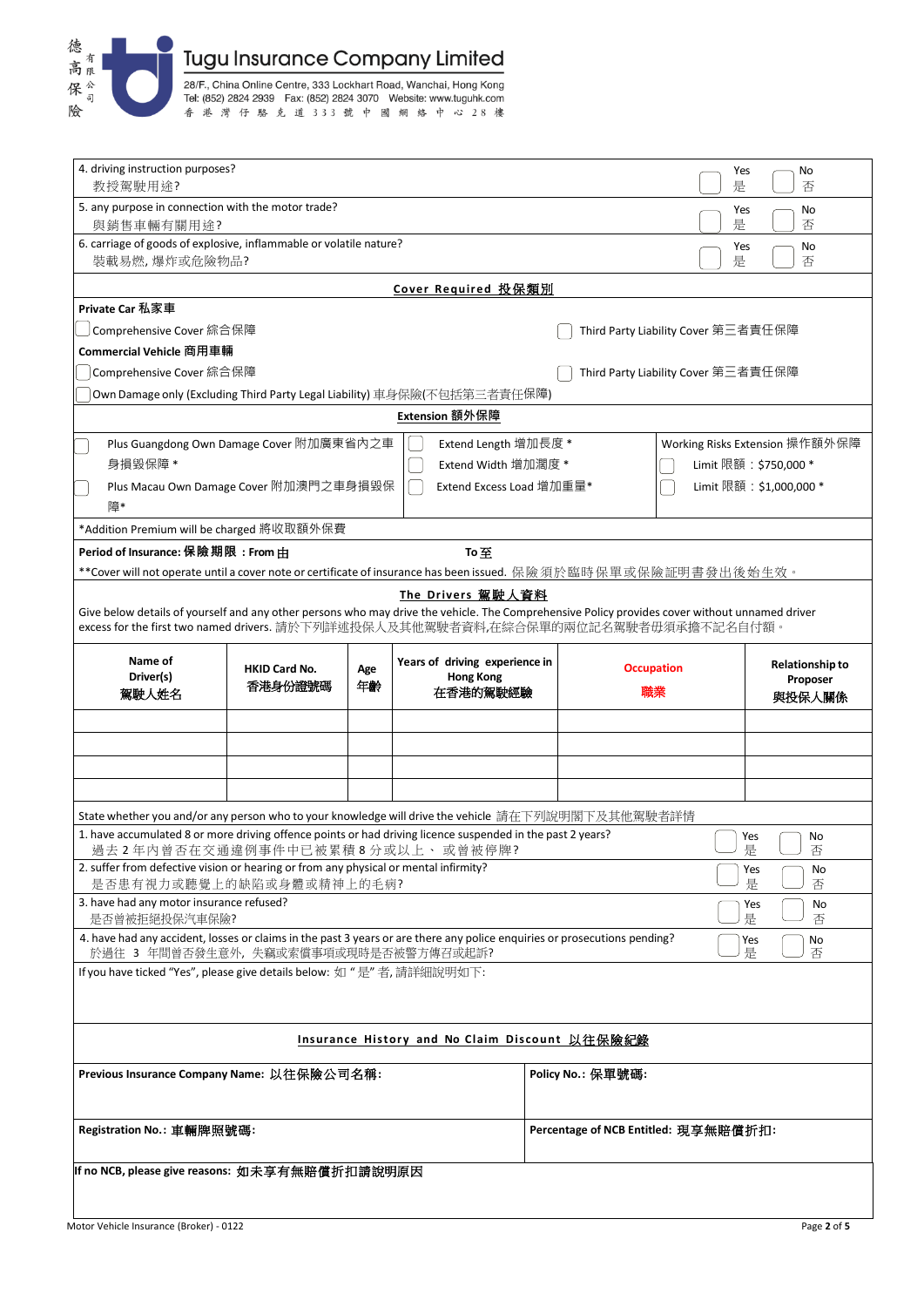**Tugu Insurance Company Limited** 

德 高 保  $\overline{a}$ 險

28/F., China Online Centre, 333 Lockhart Road, Wanchai, Hong Kong Tel: (852) 2824 2939 Fax: (852) 2824 3070 Website: www.tuguhk.com 香港灣仔駱克道333號中國網絡中心28樓

# **Personal Information Collection Statement**

*Tugu Insurance Company Limited* **("the Company"***)* may collect personal information to enable the Company to carry on insurance business. The personal information may be used for the following purposes of:

a. processing and assessing of applications for any insurance products and daily operation of the related services;

- b. any alterations, variations, cancellation or renewal of any insurance and related services;
- c. any claims or investigation or analysis of such claims;<br>d. detect and prevent fraud (whether or not relating to
- detect and prevent fraud (whether or not relating to the policy issued in respect of this application);
- e. exercising any right under the insurance policy including right of subrogation, if applicable;<br>f. meeting the requirements under any law and regulation, requests from regulators, indus
- meeting the requirements under any law and regulation, requests from regulators, industry bodies, government agencies and court order; and g. any activities directly relating to the above purposes.

The information you provide to the Company may be provided or transferred to the following parties in Hong Kong or overseas for the purposes set out in the above paragraph:

- a. any agent, contractor or third party service provider who provides administrative, telecommunications, computer, payment, debt collection, data processing or storage or related services or any other company carrying on insurance or reinsurance related business, or an intermediary, or a claim or investigation or other service provider providing services relevant to insurance business, for any of the above or related purposes;
- b. any association, federation or similar organization of insurance companies ("Federation") that exists or is formed from time to time for any of the above or related purposes or to enable the Federation to carry out its regulatory functions or such other functions that may be assigned to the Federation from time to time and are reasonably required in the interest of the insurance industry or any member(s) of the Federation:
- c. any members of the Federation by the Federation for any of the above or related purposes;<br>d. regulators:
- regulators;
- e. lawyers;<br>f. health ca
- health care professionals; hospitals;
- g. auditors;
- h. organisations that consolidate claims and underwriting information for the insurance industry;
- i. fraud prevention organisations;
- j. other insurance companies (whether directly or through fraud prevention organisation or other persons named in this paragraph);
- k. the police and databases or registers (and their operators) used by the insurance industry to analyse and check information provided against existing information; and
- l. any party under a duty of confidentiality to the Company including a group company of the Company which has undertaken to keep such information confidential.

If you do not agree to the use of your personal data for above purposes, it would not be possible for the Company to process your application and render the services.

You may seek access to and to request correction of any personal information concerning yourself held by the Company subject to payment of an administrative fee. Requests for such access or correction can be made in writing to Tugu Insurance Company Limited at 28/F, China Online Centre, 333 Lockhart Road, Wanchai, Hong Kong.

(If there is any inconsistency between the English and Chinese version of this Personal Information Collection Statement, the English version shall prevail.)

# 個人資料收集聲明

德高保險有限公司**(**「本公司」**)** 會收集個人資料以經營保險業務。個人資料會被用作下列用途:

- a. 處理及評估任何保險產品的申請和相關服務的日常運作;
- b. 修改、變更、取消或更新任何保險和相關服務;
- c. 任何申索或調查或分析有關申索;
- d. 偵測和防止欺詐行為(無論是否與就此申請而發出的保單有關);
- e. 如適用,行使任何保險單內訂明的權利,包括代位權;
- f. 符合任何法例和附屬法例的規定,監管機構、行業團體和政府代理的要求及法庭命令;及
- g. 任何與上述用途直接有關的活動。

本公司可就上一段列明的用途把閣下給予本公司的資料提供或轉交至以下列在香港境內或海外的各方:

- a. 任何代理、承包商或第三方服務供應商,包括提供行政、電訊、電腦、付款、收債、數據處理或儲存或相關服務的供應商,或任何其他經營 保險或分保相關業務的公司、或中介人、或提供申索或調查或其他提供與保險業務有關的服務供應商,作任何上述或相關的用途;
- b. 任何已成立或不時成立的協會、聯會或與保險公司相似的組織 (「聯會」) 作任何上述或相關的用途,或協助聯會履行其規管職責或其他不時 獲分配的職責,而該等職責乃是為了保險行業或聯會任何會員的利益而合理地要求;
- c. 聯會任何成員由聯會作任何上述或相關用途;
- d. 監管機構;
- e. 律師;
- f. 醫護專業人士;醫院;
- g. 核數師;
- h. 整合保險業申索和承保資料的組織;
- i. 防欺詐組織;
- j. 其他保險公司(無論是直接地,或是通過防欺詐組織或本段中指名的其他人士);
- .<br>k. 警察;和保險業就現有資料而對所提供的資料作出分析和檢查的數據庫或登記冊(及其運營者);及<br>1. 任何一方對本公司有保密責任,包括承諾將該等資料保持機密的本公司集團公司。
- l. 任何一方對本公司有保密責任,包括承諾將該等資料保持機密的本公司集團公司。

如閣下不同意使用其個人資料作上述用途,本公司則無法處理閣下的申請和提供服務。

閣下可查閱和更正本公司持有有關閣下的任何個人資料。閣下可就有關查閱和更正的要求致函至香港灣仔駱克道 333 號中國網絡中心二十八樓德 高保險有限公司。本公司有權收取相關的行政費用

(若此個人資料收集聲明的中、英文版本有歧異之處,應以英文版為準。)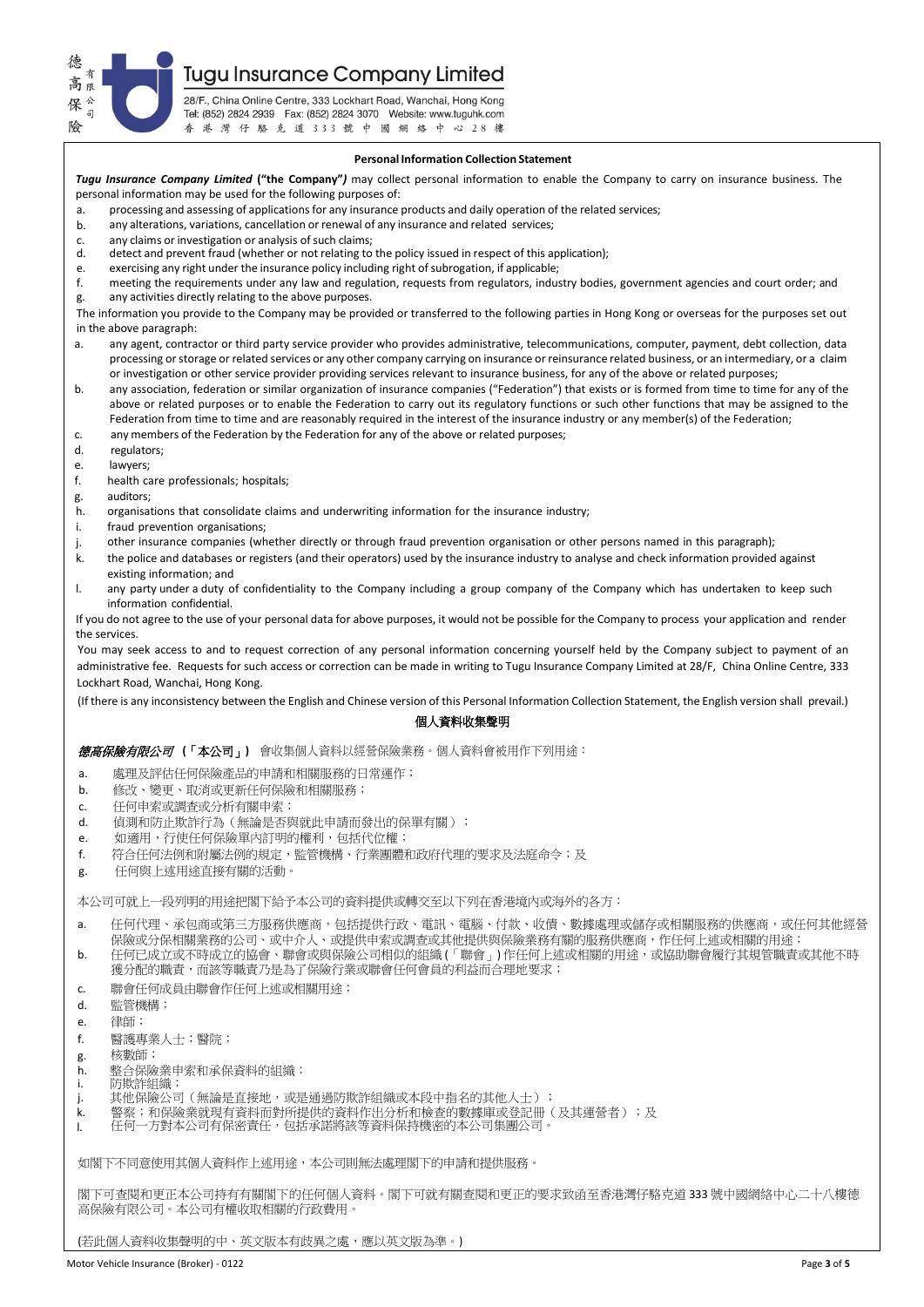

**Tugu Insurance Company Limited** 

28/F., China Online Centre, 333 Lockhart Road, Wanchai, Hong Kong Tel: (852) 2824 2939 Fax: (852) 2824 3070 Website: www.tuguhk.com 香港灣仔駱克道333號中國網絡中心28樓

#### **Privacy Policy Statement**

*Tugu Insurance Company Limited* **(the "Company")** is committed to full compliance with the requirements of the Personal Data (Privacy) Ordinance, Cap.486 ("the Ordinance") in respect of the collection, use, retention and disclosure of personal information.

At all times, the Company shall endeavour to ensure all collection and/or storage and/or transmission and/or usage of personal data from individuals be done in accordance with the obligations and requirements of the Ordinance. In doing so, the Company will ensure that staff involved in handling personal data comply with the strictest standards of security and confidentiality.

We collect personal data in a number of ways. The most common circumstances in which we collect personal data are when you enquire about products we offer, you apply for an insurance product, or make a claim.

The types of personal data we collect from you will depend on the circumstances in which that information is collected. We may collect details including your name, HKID, date of birth, contact details and other personal data which is relevant to the insurance product you are applying for or the claim you are making.

The purposes for which your personal data will be used will depend on the circumstances in which that personal data is collected. We will inform you of the purposes for which we intend to use your personal data in the Personal Information Collection Statement at or before the time we collect your personal data.

Generally, we may use your personal data for the purpose for which you provided it to us; for the purposes which are directly related to the purposes for which you provided it to us; and any other purposes to which you have consented.

Your personal data may be provided or transferred to other third party. The third parties to whom your personal data will be disclosed will depend on the purposes for which that personal data is used. We will inform you of the third parties to whom your personal data will be disclosed in the Personal Information Collection Statement at or before the time we collect your personal data.

Generally, we may disclose your personal data as necessary for the purpose for which you provided it to us; for the purposes which are directly related to the purposes for which you provided it to us; and any other purposes to which you have consented.

In exceptional circumstances, we may be required or permitted by law to disclose personal data, for example to law enforcement authorities or to prevent a serious threat to public safety.

We will only retain the personal data for as long as it is necessary to fulfill the original or directly related purposes for which such data was collected, unless the personal data need to be retained to satisfy any applicable statutory, contractual or tortious obligations.

Under the Ordinance, individuals have the right to request access to and correction of their personal data held by the Company. Should you wish to access or correct your personal information held by us, please present your enquiry by writing to Tugu Insurance Company Limited at 28/F, China Online Centre, 333 Lockhart Road, Wanchai, Hong Kong. Any requests or access to and correction of personal information will be dealt with promptly and we will use our best endeavours to handle such requests before the expiry of 40 days maximum. A reasonable fee may be charged to offset the Company's administration and actual costs incurred in the complying with your data access request.

(If there is any inconsistency between the English and Chinese version of this Privacy Policy Statement, the English version shall prevail.) Aug 2019

# 私隱政策聲明

德高保險有限公司 **(**「本公司」**)** 致力恪守第 486 章《個人資料(私隱)條例》(「條例」)有關收集、使用、保留和披露個人資料的規定。

本公司將無時無刻盡力確保所收集及/或儲存及/或傳送及/或使用的所有個人資料,須遵照條例規定的責任和要求處理。在執行上,本公司將確保負 責處理個人資料的員工遵守最嚴格的保安及保密標準。

我們以多個途徑收集個人資料,當中最常見的情況包括當閣下查詢本公司提供的產品、向本公司申請保險產品或提出申索時。

我們向閣下收集個人資料所屬的類別,視乎該資料是在甚麼情況下收集,可能包括閣下的姓名、香港身份證號碼、聯絡詳情及與閣下申請的保險 產品或閣下的索償相關的其他個人資料。

閣下的個人資料用作甚麼用途視乎收集該資料的情況而定。我們會於收集閣下的個人資料時或之前,在「個人資訊收集聲明」內通知閣下我們打 算使用其個人資料的用途。

-般而言,我們可使用閣下的個人資料作閣下提供有關資料予我們的用途、與該等用途直接相關的用途及任何其他閣下已同意的用途。

我們可提供或轉交閣下的個人資料至其他第三方。我們向哪些第三方披露閣下的個人資料,視乎該資料被用作甚麼用途。我們會於收集閣下的個 人資料時或之前,在「個人資訊收集聲明」內通知閣下我們打算向哪些第三方披露閣下的個人資料。

一般而言,我們可因應閣下提供有關資料予我們的用途、與該等用途直接相關的用途及任何其他閣下已同意的用途的需要而披露閣下的個人資 料。

在特殊情況下,我們可因應法律規定或准許,如按照執法機關的要求或為防止危害公眾安全,披露有關個人資料。

我們保留有關個人資料的時間並不會長於達致收集該等資料原來或直接相關的用途,除非個人資料須受任何適用的法定、合約或侵權責任的規限 而被保留。

根據條例規定,個人有權要求查閱和更正本公司持有關於其本人的個人資料。若閣下欲查閱或更正本公司持有關於其本人的個人資料,請致函至 香港灣仔駱克道 333 號中國網絡中心二十八樓德高保險有限公司表達有關要求。我們會將盡快處理任何關於查閱或更正個人資料的 要求,並盡力於收到有關要求的 40 天限期內予以回覆。本公司或會收取合理的費用作行政和實際成本以便處理閣下的有關要求。

(若此私隱政策聲明的中、英文版本有歧異之處,應以英文版為準。)

2019 年 8 月